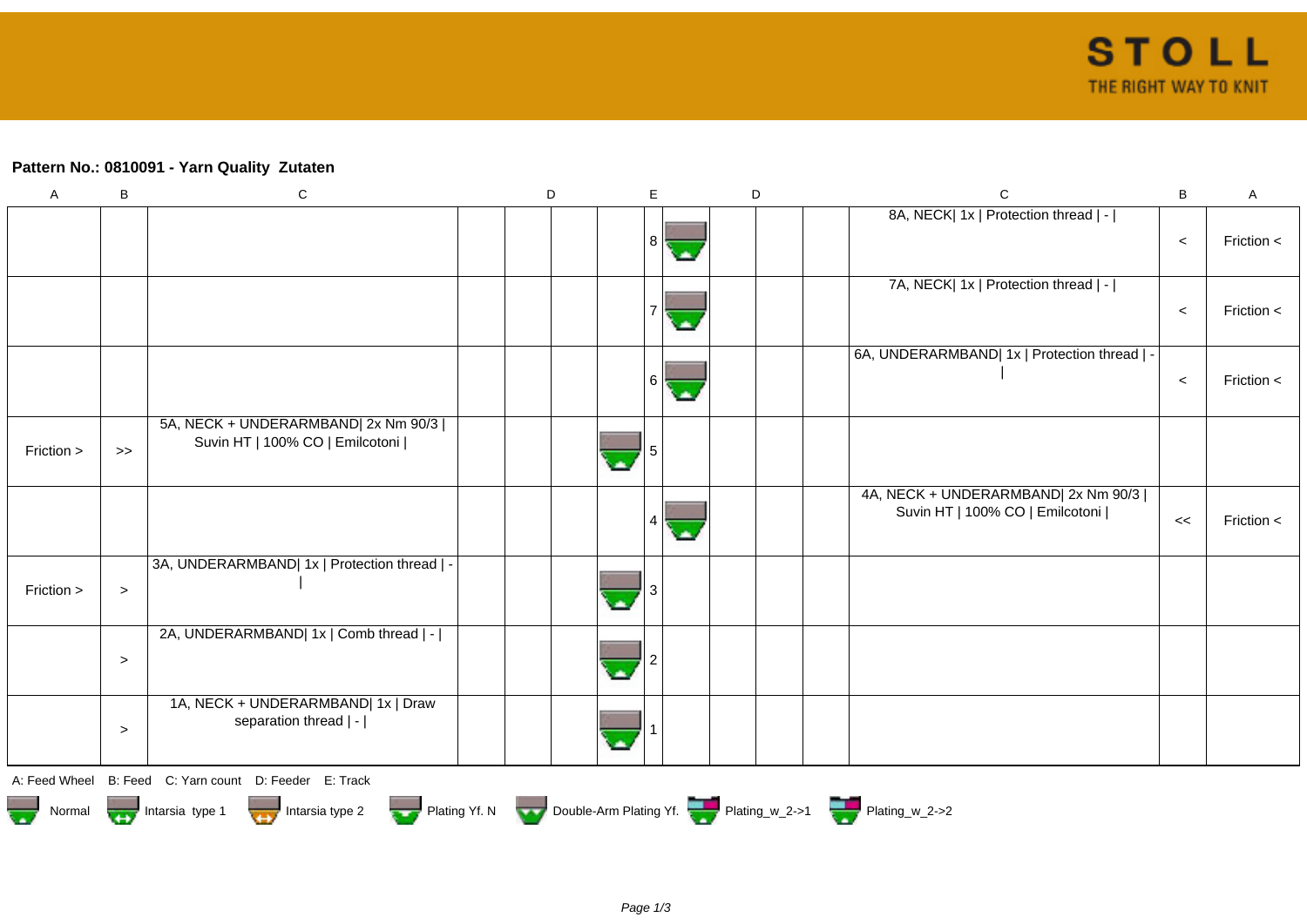## **Pattern No.: 0810091 - Yarn Quality Leibteil(e)**

| $\mathsf{A}$ | B      | C                                                              | D | E. | D | C                                                              | B     | Α |
|--------------|--------|----------------------------------------------------------------|---|----|---|----------------------------------------------------------------|-------|---|
|              | $\geq$ | 8A, BROWN  1x Nm 5,7   Cotonina   60% CO,<br>40% PC   Di.Vè    |   | 8  |   | 8C, BROWN  1x Nm 5,7   Cotonina   60% CO,<br>40% PC   Di.Vè    | $\,<$ |   |
|              | $\geq$ | 8B, BROWN  1x Nm 5,7   Cotonina   60% CO,<br>40% PC   Di.Vè    |   |    |   | 8D, BROWN  1x Nm 5,7   Cotonina   60% CO,<br>40% PC   Di.Vè    | $\,<$ |   |
|              | $\geq$ | 7A, TURQOISE  1x Nm 5,7   Cotonina   60%<br>CO, 40% PC   Di.Vè |   |    |   | 7C, TURQOISE  1x Nm 5,7   Cotonina   60%<br>CO, 40% PC   Di.Vè | $\,<$ |   |
|              | $\geq$ | 7B, TURQOISE  1x Nm 5,7   Cotonina   60%<br>CO, 40% PC   Di.Vè |   |    |   | 7D, TURQOISE  1x Nm 5,7   Cotonina   60%<br>CO, 40% PC   Di.Vè | $\,<$ |   |
|              | $\geq$ | 6A, YELLOW  1x Nm 5,7   Cotonina   60% CO,<br>40% PC   Di.Vè   |   | 6  |   | 6C, YELLOW  1x Nm 5,7   Cotonina   60% CO,<br>40% PC   Di.Vè   | $\,<$ |   |
|              | $\geq$ | 6B, YELLOW  1x Nm 5,7   Cotonina   60% CO,<br>40% PC   Di.Vè   |   |    |   | 6D, YELLOW  1x Nm 5,7   Cotonina   60% CO,<br>40% PC   Di.Vè   | $\,<$ |   |
|              | $\geq$ | 5A, BROWN  1x Nm 5,7   Cotonina   60% CO,<br>40% PC   Di.Vè    |   | 5  |   | 5C, BROWN  1x Nm 5,7   Cotonina   60% CO,<br>40% PC   Di.Vè    | $\,<$ |   |
|              | $\geq$ | 5B, BROWN  1x Nm 5,7   Cotonina   60% CO,<br>40% PC   Di.Vè    |   |    |   | 5D, BROWN  1x Nm 5,7   Cotonina   60% CO,<br>40% PC   Di.Vè    | $\,<$ |   |
|              | $\geq$ | 4A, TURQOISE  1x Nm 5,7   Cotonina   60%<br>CO, 40% PC   Di.Vè |   | 4  |   | 4C, TURQOISE  1x Nm 5,7   Cotonina   60%<br>CO, 40% PC   Di.Vè | $\,<$ |   |